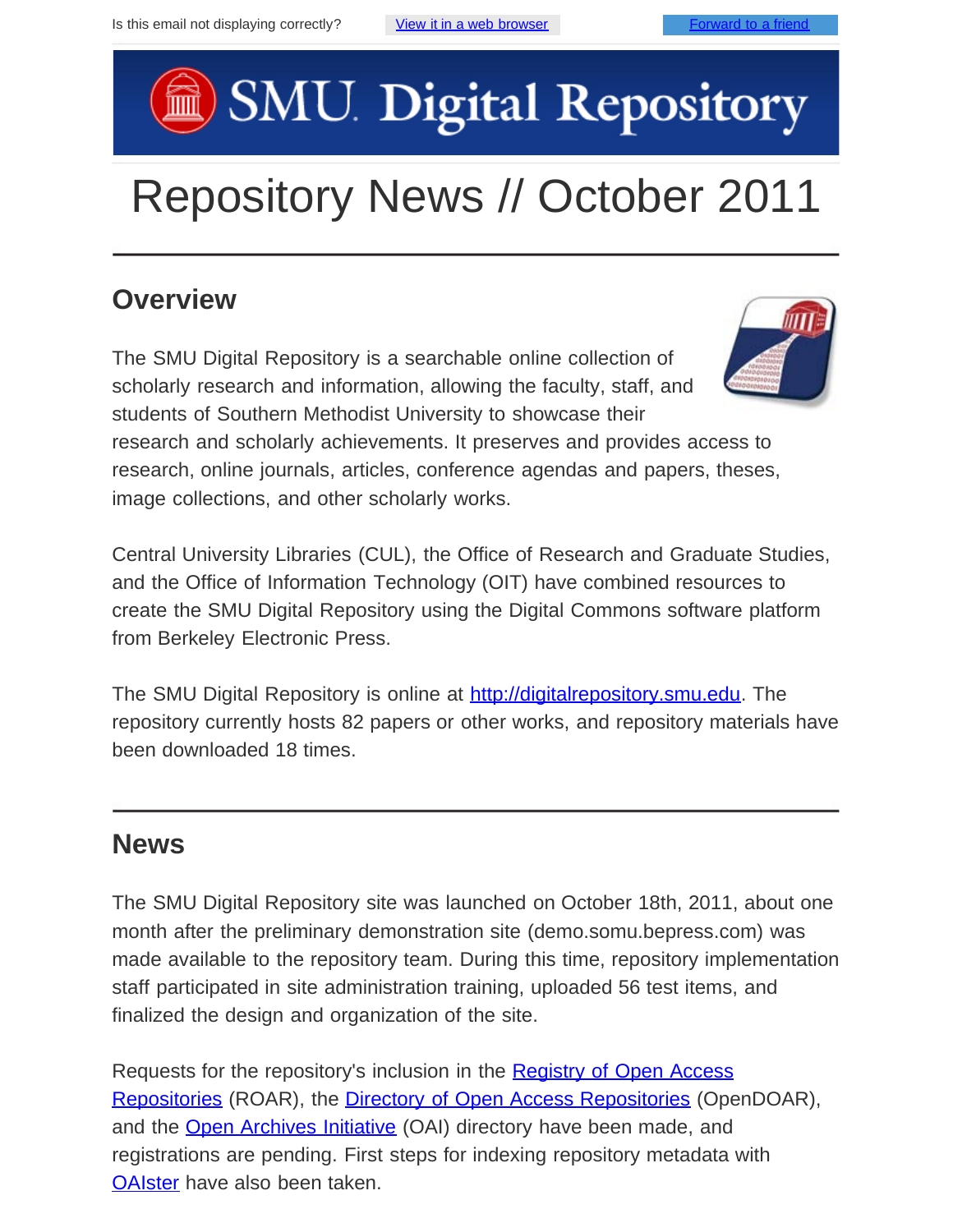Big iDeas presentations from 2008 to 2011 have been posted in the Digital Repository just in time for the 2011 Big iDeas Fall Symposium being held on November 4th. These presentations and supplementary materials can be seen and downloaded at [http://digitalrepository.smu.edu/big\\_ideas.](http://digitalrepository.smu.edu/big_ideas)

Keep your eyes open for upcoming series for the *SMU Research* magazine and for the Global Summit on Ending Corporal Punishment and Promoting Positive Discipline Conference (which took place June 2nd through 4th, 2011).

#### **Authors Update**

128 members of the SMU community have posted their work in the SMU Digital Repository. 125 of these are undergraduate students from a number of departments who are represented through the Office of the Provost's Big iDeas program. The remainder are Central University Libraries staff and corporate entities.

47 campus entities have been contacted about contributing to the Digital Repository. Two projects are being processed by repository staff for immediate posting on the site while several others are actively moving to this stage.

#### **Repository Coordination**

82 items were uploaded to the SMU Digital Repository in October: 79 articles, two images (supplementary materials for Big iDeas projects), and one site logo. Metadata for the 2008 through 2010 Big iDeas projects was ported over from [CUL Digital Collections](http://digitalcollections.smu.edu/all/cul/) to the Digital Repository, and new metadata records were created for the current 2011 Big iDeas projects.

Six volumes of the *SMU Research* magazine were scanned and processed.

Site structures for the Global Summit on Ending Corporal Punishment and Promoting Positive Discipline, *SMU Research* magazine, and Hilltopics have been created. 25 metadata records have been written for Hilltopics in advance of final approval.

### **Usage Summary**

Repository records were accessed 72 times in October and full text documents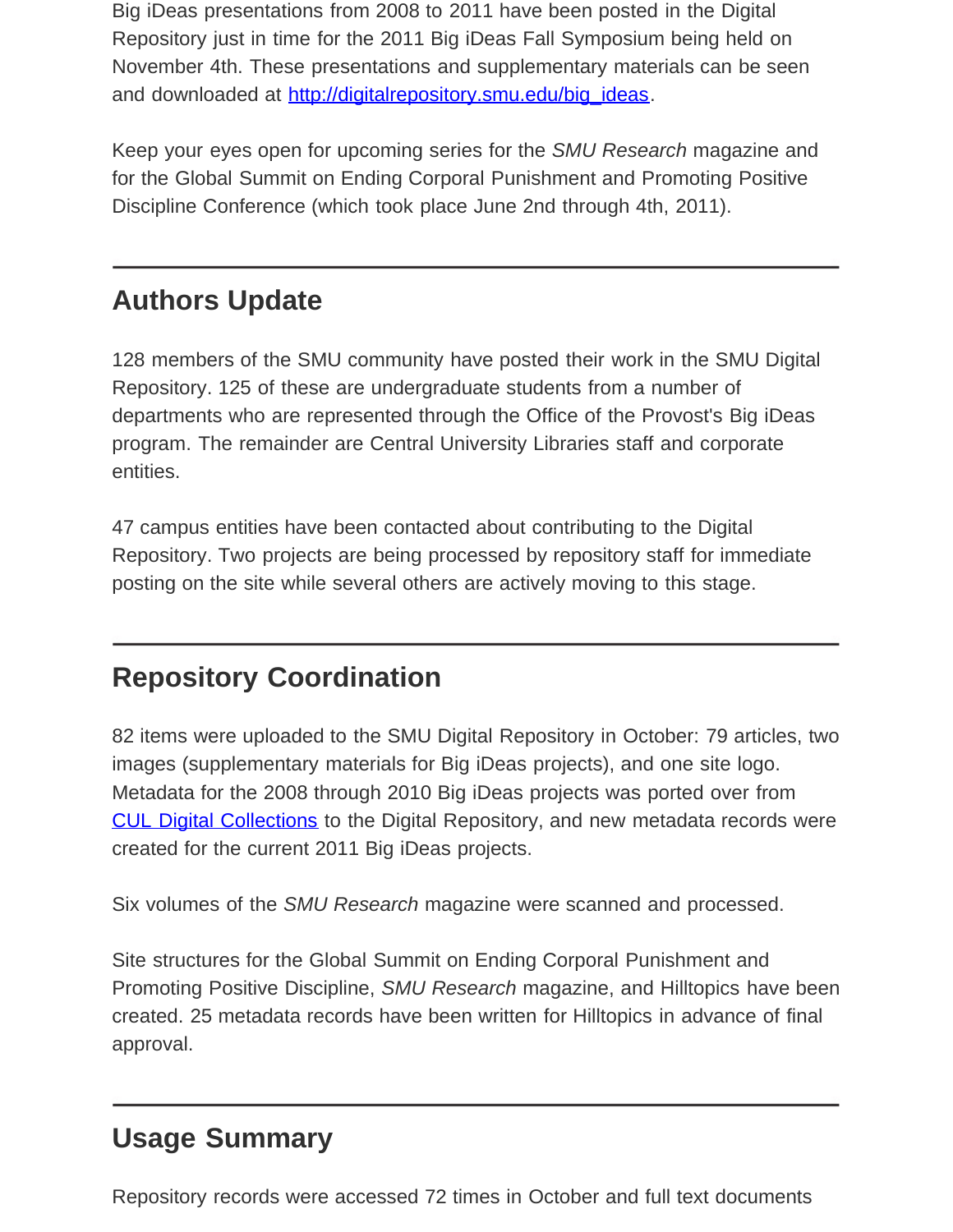were downloaded 18 times. 28 unique items were accessed in this timeframe.

The site received 100 unique visitors in October. The majority of traffic this month was direct traffic: the site was new and not indexed for much of the month (and word of mouth sharing and a memorable URL no doubt helped as well).



Top referring sites are the Digital Commons site ([digitalcommons.bepress.com\)](http://digitalcommons.bepress.com/), the SMU Digital Repository demo site ([demo.somu.bepress.com\)](http://demo.somu.bepress.com/), and a Tumblr blog ([tumblr.com/blog/kwaheri\)](http://tumblr.com/blog/kwaheri).

The SMU Digital repository is the second result for a Google search on "smu digital repository" and the third for a Google search on "smu repository."

The following table depicts October usage as reported by Google Analytics:

| 206 Visits                     |
|--------------------------------|
| 100 Unique Visitors            |
| 1,716 Pageviews                |
| 8.33 Pages/Visit               |
| $\ 00:10:45$ Avg. Time on Site |
| 28.64% Bounce Rate             |
| 45.63% % New Visits            |

#### **Interesting Research on Institutional Repositories**

Armstrong, M., & Stringfellow, J. (2011). No fees required: Opening access to university content. *The Idaho Librarian: A Publication of the Idaho Library Association, 61*(1). Retrieved from [http://works.bepress.com/michelle\\_armstrong/13/ Oar\\_For2.pdf](http://works.bepress.com/michelle_armstrong/13/%20Oar_For2.pdf)

Chanson, H. (2011). Some experience with digital publishing, open access repository, research impact and quality. Paper presented at the *Open Access Collections Workshop, Australian Partnership for Sustainable Repositories*, 1 12. Retrieved from<http://espace.library.uq.edu.au/eserv/UQ:121513/>